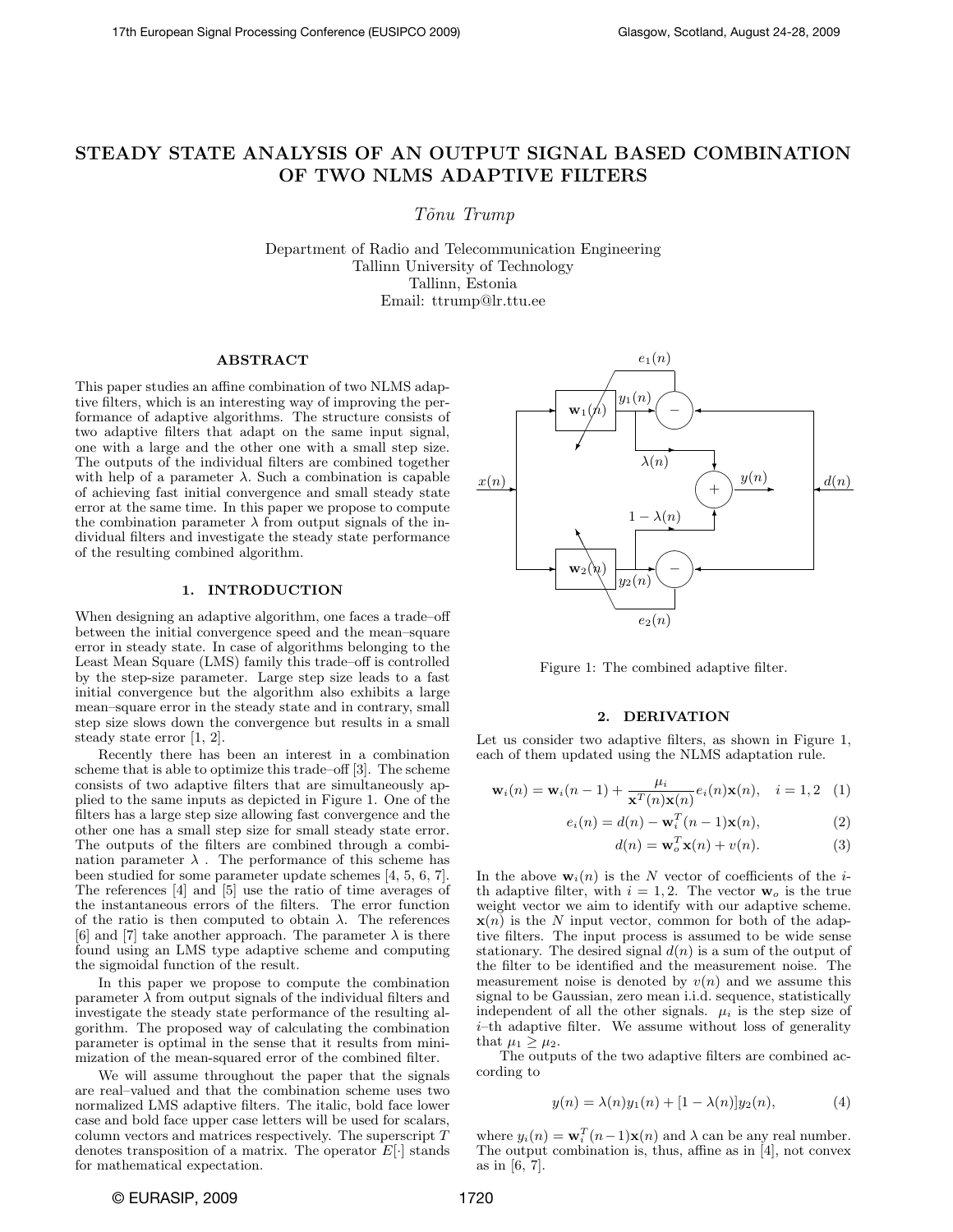We define the *a priori* system error signal as difference between the output signal of the true system  $y_o(n) =$  $\mathbf{w}_o^T \mathbf{x}(n) = d(n) - v(n)$ , and the output signal of our adaptive scheme  $y(n)$ 

$$
e_a(n) = y_o(n) - y(n) = y_o(n) - \lambda(n)y_1(n) - (1 - \lambda(n))y_2(n).
$$
\n(5)

Let us now find  $\lambda(n)$  by minimizing the mean square of the *a priori* system error. The derivative of  $E[e_a^2(n)]$  with respect to  $\lambda(n)$  reads

$$
\frac{\partial E[e_a^2(n)]}{\partial \lambda(n)} = 2E[(y_o(n) - \lambda(n)y_1(n) - (1 - \lambda(n))y_2(n))(-y_1(n) + y_2(n))]
$$
  
= 
$$
2E[(y_o(n) - y_2(n))(y_2(n) - y_1(n)) + \lambda(n)(y_2(n) - y_1(n))^2].
$$

Setting the derivative to zero results in

$$
\lambda(n) = \frac{E[(d(n) - y_2(n))(y_1(n) - y_2(n))]}{E[(y_1(n) - y_2(n))^2]},
$$
\n(6)

where we have replaced the true system output signal  $y<sub>o</sub>(n)$ by its observable noisy version  $d(n)$ . Note however, that because we have made the standard assumption that the input signal  $\mathbf{x}(n)$  and measurement noise  $v(n)$  are independent random processes, this can be done without introducing any error into our calculations.

## 3. STEADY STATE PERFORMANCE

In this section we are interested in finding expressions that characterize performance of the combined algorithm in steady state i.e. when  $n \to \infty$ . Before we can proceed we need to introduce some notations. First let us define the weight error vector of  $i$ –th filter as

$$
\tilde{\mathbf{w}}_i(n) = \mathbf{w}_o - \mathbf{w}_i(n). \tag{7}
$$

We then define the equivalent weight error vector of the combined adaptive filter to be

$$
\tilde{\mathbf{w}}(n) = \lambda \tilde{\mathbf{w}}_1(n) + (1 - \lambda) \tilde{\mathbf{w}}_2(n). \tag{8}
$$

The a priori and a posteriori estimation errors of the individual filters are defined as

$$
e_{i,a}(n) = \mathbf{x}^{T}(n)\tilde{\mathbf{w}}_{i}(n-1)
$$
\n(9)

and

$$
e_{i,p}(n) = \mathbf{x}^{T}(n)\tilde{\mathbf{w}}_{i}(n). \tag{10}
$$

In what follows we often drop the explicit time index  $n$ , if it is not necessary to avoid a confusion.

Noting that  $y_i(n) = \mathbf{w}_i^T(n)\mathbf{x}(n)$ , we can rewrite (6) as

$$
\lambda(n) = \frac{E[\tilde{\mathbf{w}}_2^T \mathbf{x} \mathbf{x}^T \tilde{\mathbf{w}}_2] - E[\tilde{\mathbf{w}}_2^T \mathbf{x} \mathbf{x}^T \tilde{\mathbf{w}}_1]}{E[\tilde{\mathbf{w}}_1^T \mathbf{x} \mathbf{x}^T \tilde{\mathbf{w}}_1] - 2E[\tilde{\mathbf{w}}_1^T \mathbf{x} \mathbf{x}^T \tilde{\mathbf{w}}_2] + E[\tilde{\mathbf{w}}_2^T \mathbf{x} \mathbf{x}^T \tilde{\mathbf{w}}_2]}.
$$
\n(11)

The above expression consists of expectations of the type  $E[\tilde{\mathbf{w}}_i^T(n-1)\mathbf{x}(n)\mathbf{x}^T(n)\tilde{\mathbf{w}}_j(n-1)]$ . Because of the assumed wide sense stationarity of the input process we can replcace this expectation with  $E[\tilde{\mathbf{w}}_i^T(n-1)\hat{\mathbf{x}}(n-1)\mathbf{x}^T(n-1)]$  $1)\tilde{\mathbf{w}}_j(n-1)$ ] and continue with investigation of that. For  $E[\tilde{\mathbf{w}}_i^T(n)\mathbf{x}(n)\mathbf{x}^T(n)\tilde{\mathbf{w}}_i(n)]$  we use the result from [1] stating that for normalized LMS

$$
E\left[\tilde{\mathbf{w}}_i^T(n)\mathbf{x}\mathbf{x}^T\tilde{\mathbf{w}}_i(n)\right]
$$
\n
$$
= E\left[\tilde{\mathbf{w}}_i^T(n-1)\mathbf{x}\mathbf{x}^T\tilde{\mathbf{w}}_i(n-1)\right](1-\mu_i)^2 + \mu_i^2\sigma_v^2.
$$
\n(12)

To evaluate the cross term we use the following relation between weight error vectors, a priori and a posteriori errors  $[1]$ 

$$
\tilde{\mathbf{w}}_i(n) + \frac{\mathbf{x}}{\mathbf{x}^T \mathbf{x}} e_{i,a}(n) = \tilde{\mathbf{w}}_i(n-1) + \frac{\mathbf{x}}{\mathbf{x}^T \mathbf{x}} e_{i,p}(n) \qquad (13)
$$

to obtain

$$
\tilde{\mathbf{w}}_i(n) = \tilde{\mathbf{w}}_i(n-1) - \frac{\mathbf{x}}{\mathbf{x}^T \mathbf{x}} (e_{i,a}(n) - e_{i,p}(n)).
$$
 (14)

Hence we have

$$
\tilde{\mathbf{w}}_1^T(n)\mathbf{x}\mathbf{x}^T\tilde{\mathbf{w}}_2(n) \qquad (15)
$$
\n
$$
= \tilde{\mathbf{w}}_1^T(n-1)\mathbf{x}\mathbf{x}^T\tilde{\mathbf{w}}_2(n-1) -\tilde{\mathbf{w}}_1^T(n-1)\mathbf{x}(e_{2,a}(n)-e_{2,p}(n)) - (e_{1,a}(n)-e_{1,p}(n))\mathbf{x}^T\tilde{\mathbf{w}}_2(n-1) + (e_{1,a}(n)-e_{1,p}(n))(e_{2,a}(n)-e_{2,p}(n)).
$$
\n(15)

Substituting now the relationship between a priori and a posteriori errors for normalized LMS [1]

$$
e_{i,p}(n) = e_{i,a}(n) - \mu_i e_i(n)
$$
 (16)

into the above we have

 $=$ 

$$
\tilde{\mathbf{w}}_1^T(n)\mathbf{x}\mathbf{x}^T\tilde{\mathbf{w}}_2(n) \qquad (17)
$$
\n
$$
\tilde{\mathbf{w}}_1^T(n-1)\mathbf{x}\mathbf{x}^T\tilde{\mathbf{w}}_2(n-1) - \tilde{\mathbf{w}}_1^T(n-1)\mathbf{x}\mu_2e_2(n) - \mu_1e_1(n)\mathbf{x}^T\tilde{\mathbf{w}}_2(n-1) + \mu_1\mu_2e_1(n)e_2(n).
$$

We now note that the error signal of  $i$ –th filter and its a priori error are related as

$$
e_i(n) = e_{i,a}(n) + v(n) = \tilde{\mathbf{w}}_i^T(n-1)\mathbf{x} + v(n).
$$
 (18)

Substitution of this relation into the previous equation results in

$$
\tilde{\mathbf{w}}_1^T(n)\mathbf{x}\mathbf{x}^T\tilde{\mathbf{w}}_2(n)
$$
\n
$$
= \tilde{\mathbf{w}}_1^T(n-1)\mathbf{x}\mathbf{x}^T\tilde{\mathbf{w}}_2(n-1)
$$
\n
$$
- \tilde{\mathbf{w}}_1^T(n-1)\mathbf{x}\mu_2[\mathbf{x}^T\tilde{\mathbf{w}}_2(n-1) + v(n)]
$$
\n
$$
- \mu_1[\tilde{\mathbf{w}}_1^T(n-1)\mathbf{x} + v(n)]\mathbf{x}^T\tilde{\mathbf{w}}_2(n-1)
$$
\n
$$
+ \mu_1\mu_2[\mathbf{x}^T\tilde{\mathbf{w}}_2(n-1) + v(n)][\tilde{\mathbf{w}}_1^T(n-1)\mathbf{x} + v(n)].
$$
\n(19)

And because  $\mathbf{x}(n)$  and  $v(n)$  are independent we have for the expectation

$$
E[\tilde{\mathbf{w}}_1^T(n)\mathbf{x}\mathbf{x}^T\tilde{\mathbf{w}}_2(n)]
$$
\n
$$
= (1 - \mu_1)(1 - \mu_2)E[\tilde{\mathbf{w}}_1^T(n-1)\mathbf{x}\mathbf{x}^T\tilde{\mathbf{w}}_2(n-1)]
$$
\n
$$
+ \mu_1\mu_2 E[v^2(n)]
$$
\n(20)

In order to find an expression for  $\lambda(n)$ , we substitute (12) and (20) into (11) to obtain

$$
\lambda(n) = \frac{\gamma(n-1)}{\xi(n-1)}\tag{21}
$$

with

$$
\gamma(n) = (1 - \mu_2)^2 E[\tilde{\mathbf{w}}_2^T(n-1)\mathbf{x}\mathbf{x}^T\tilde{\mathbf{w}}_2(n-1)] -(1 - \mu_1)(1 - \mu_2)E[\tilde{\mathbf{w}}_1^T(n-1)\mathbf{x}\mathbf{x}^T\tilde{\mathbf{w}}_2(n-1)] +(\mu_2^2 - \mu_1\mu_2)\sigma_v^2
$$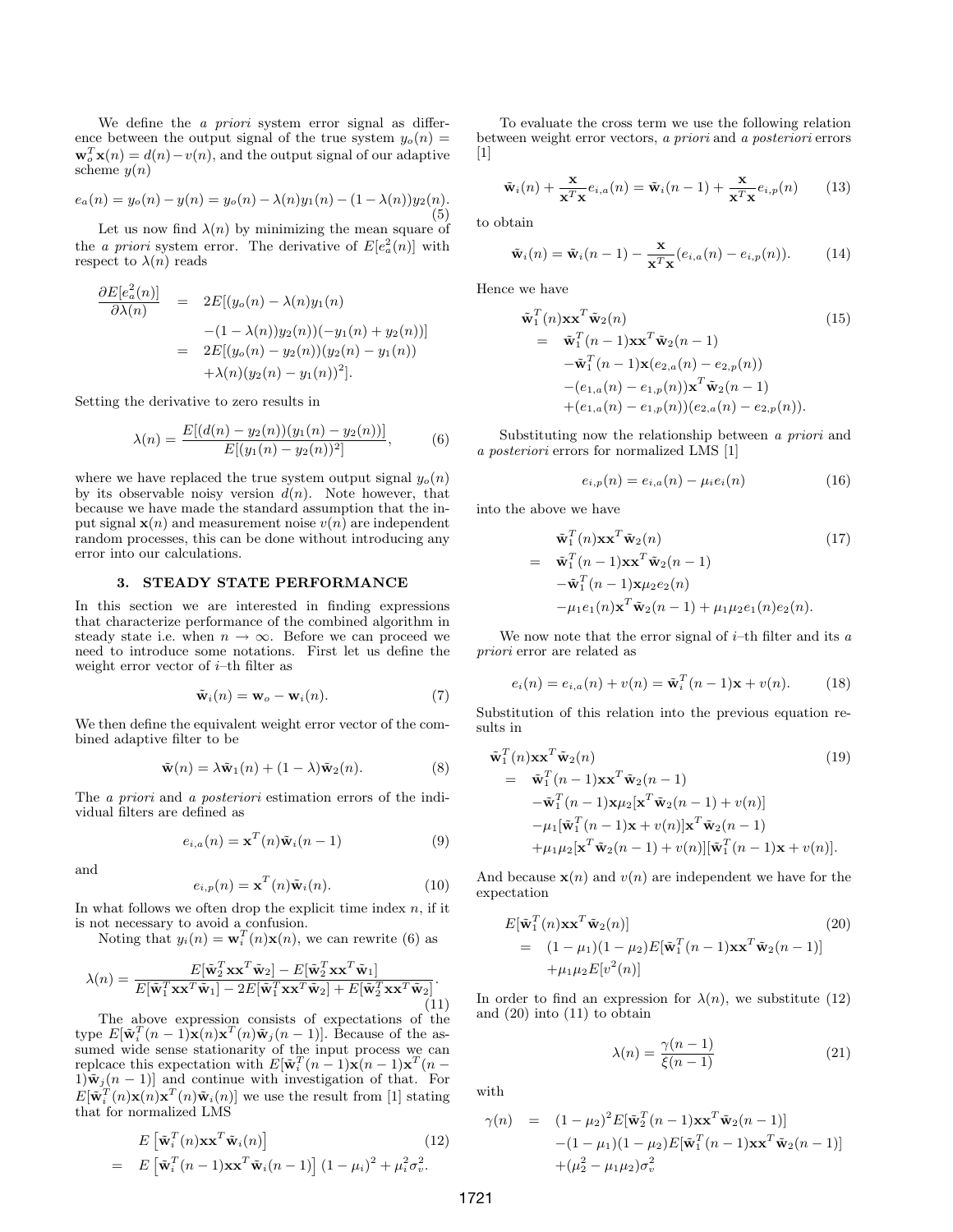and

$$
\xi(n) = (1 - \mu_1)^2 E[\tilde{\mathbf{w}}_1^T(n-1)\mathbf{x}\mathbf{x}^T\tilde{\mathbf{w}}_1(n-1)]
$$
  
-2(1 - \mu\_1)(1 - \mu\_2)E[\tilde{\mathbf{w}}\_1^T(n-1)\mathbf{x}\mathbf{x}^T\tilde{\mathbf{w}}\_2(n-1)]  
+(1 - \mu\_2)^2 E[\tilde{\mathbf{w}}\_2^T(n-1)\mathbf{x}\mathbf{x}^T\tilde{\mathbf{w}}\_2(n-1)]  
+(\mu\_1 - \mu\_2)^2 \sigma\_v^2.

Let us now find the steady state excess mean square error EMSE =  $\lim_{n\to\infty} E[e_a^2(n)]$ . To evaluate this we first note that equation (20) is in fact a difference equation in terms of  $E[\tilde{\mathbf{w}}_1^T(n)\mathbf{x}\mathbf{x}^T\tilde{\mathbf{w}}_2(n)]$ . Let us denote

$$
s(n) = E[\tilde{\mathbf{w}}_1^T(n)\mathbf{x}\mathbf{x}^T\tilde{\mathbf{w}}_2(n)],
$$

$$
c_1 = \mu_1\mu_2\sigma_v^2
$$

and

$$
c_2 = (1 - \mu_1)(1 - \mu_2).
$$

Then it is possible to rewrite equation (20) as

$$
s(n) = c_2 s(n-1) + c_1 u(n),
$$

where  $u(n)$  is the unit step function. This equation can be solved using e.g.  $z$ -transform techniques [8]. Taking the  $z$ transform of both sides of the above equation we have

$$
S(z) = c_2 z^{-1} S(z) + \frac{c_2}{1 - z^{-1}}.
$$
 (22)

Solving for  $S(z)$  results in

$$
S(z) = \frac{c_1}{(1 - c_2 z^{-1})(1 - z^{-1})}.
$$
 (23)

We now make use of the partial fraction expansion [8] to obtain

$$
S(z) = \frac{c_1 c_2}{(1 - c_2 z^{-1})(c_2 - 1)} + \frac{c_1}{(1 - z^{-1})(1 - c_2)}.
$$
 (24)

Calculating the inverse transform of  $S(z)$  results in

$$
s(n) = c_2^n \frac{c_1 c_2}{c_2 - 1} u(n) + \frac{c_1}{1 - c_2} u(n).
$$
 (25)

The step size of the NLMS algorithm is usually selected to be less than one and consequently  $c_2 = (1 - \mu_1)(1 - \mu_2) < 1$ . This means that  $s(n)$  is determined by the second term of the above equation when  $n$  approaches infinity. Hence we can write for the cross term in steady state

$$
\lim_{n \to \infty} E[\tilde{\mathbf{w}}_1^T(n) \mathbf{x} \mathbf{x}^T \tilde{\mathbf{w}}_2(n)] = \frac{\mu_1 \mu_2 \sigma_v^2}{\mu_1 + \mu_2 - \mu_1 \mu_2}.
$$
 (26)

Analogously we can obtain for the case of both  $w_i$  being the same

$$
\lim_{n \to \infty} E[\tilde{\mathbf{w}}_i^T(n) \mathbf{x} \mathbf{x}^T \tilde{\mathbf{w}}_i(n)] = \frac{\mu_i \sigma_v^2}{2 - \mu_i}.
$$
 (27)

It follows from (5) that we can express the a priori error of the combination as

$$
e_a(n) = \lambda(n)e_{1,a} + (1 - \lambda(n))e_{2,a}
$$
 (28)

and because  $\lambda$  is according to (6) a ratio of mathematical expectations and, hence, deterministic, we have for the excess mean square error of the combination

$$
E[e_a^2] = \lambda^2 E[e_{1,a}^2] + 2\lambda (1 - \lambda) E[e_{1,a}e_{2,a}] + (1 - \lambda)^2 E[e_{2,a}^2].
$$
\n(29)

We can now use the equations  $(26)$  and  $(27)$  in  $(29)$  to obtain for the excess mean square error of the combined algorithm

$$
\text{EMSE} = \lim_{n \to \infty} E[e_a^2] = \left[ \frac{\lambda^2(\infty)\mu_1}{2 - \mu_1} \right] \tag{30}
$$
\n
$$
+ \frac{2\lambda(\infty)(1 - \lambda(\infty))\mu_1\mu_2}{\mu_1 + \mu_2 - \mu_1\mu_2} \tag{30}
$$
\n
$$
+ \frac{(1 - \lambda(\infty))^2 \mu_2}{2 - \mu_2} \right] \sigma_v^2.
$$

Let us proceed finding an expression for mean square deviation  $\widehat{\text{MSD}} = \lim_{n \to \infty} E \|\tilde{\textbf{w}}_i(n)\|^2$ . To do so we need to invoke the independence theory [1, 2]. In particular let us assume that the sequence  $\mathbf{x}(n)$  is independent and identically distributed. It then follows that weights computed at step  $n-1$ , w(n) are independent of the input at stage n,  $\mathbf{x}(n)$ . We can then interpret the expectations as conditional expectations, conditioned on the weight error vectors and write

$$
E[\tilde{\mathbf{w}}_1^T(n)\mathbf{x}\mathbf{x}^T\tilde{\mathbf{w}}_2(n)] = \tilde{\mathbf{w}}_1^T(n)\mathbf{R}_\mathbf{x}\tilde{\mathbf{w}}_2(n),
$$
 (31)

where  $\mathbf{R}_{\mathbf{x}} = E[\mathbf{x}\mathbf{x}^T]$  is the input signal correlation matrix. To proceed we need to assume that the input signal x is white  $\mathbf{R}_{\mathbf{x}} = \sigma_x^2 \mathbf{I}$ , and in this case

$$
\text{MSD} = \lim_{n \to \infty} E[\tilde{\mathbf{w}}^T(n)\tilde{\mathbf{w}}(n)] = \begin{bmatrix} \frac{\lambda^2(\infty)\mu_1}{2 - \mu_1} & (32) \\ + \frac{2\lambda(\infty)(1 - \lambda(\infty))\mu_1\mu_2}{\mu_1 + \mu_2 - \mu_1\mu_2} \\ + \frac{(1 - \lambda(\infty))^2\mu_2}{2 - \mu_2} & \frac{\sigma_v^2}{\sigma_x^2}. \end{bmatrix}
$$

It remains to evaluate the limiting value of  $\lambda(n)$  as n approaches infinity,  $\lambda(\infty)$ . This can be done by substituting equations (26) and (27) into (21) which results in

$$
\lambda(\infty) = \lim_{n \to \infty} E[\lambda(n)] = \frac{\eta}{\kappa}
$$
 (33)

with

$$
\eta = [(1 - \mu_2)^2 \mu_2 \rho -(1 - \mu_1)(1 - \mu_2)\mu_1 \mu_2 (2 - \mu_2) +(\mu_2^2 - \mu_1 \mu_2)(2 - \mu_2)\rho](2 - \mu_1)
$$

and

$$
\kappa = (1 - \mu_1)^2 \mu_1 (2 - \mu_2) \rho \n-2(1 - \mu_1)(1 - \mu_2) \mu_1 \mu_2 (2 - \mu_1)(2 - \mu_2) \n+ (1 - \mu_2)^2 \mu_2 (2 - \mu_1) \rho \n+ (\mu_1 - \mu_2)^2 (2 - \mu_1) \rho (2 - \mu_2),
$$

where  $\rho = \mu_1 + \mu_2 - \mu_1 \mu_2$ .

It is well known that NLMS achieves the fastest initial convergence if the step size is selected to equal unity. By this reason it makes sense to choose the step size of the fast converging filter  $\mu_1 = 1$  and in this case the above simplifies to

$$
\lambda(\infty) = \lim_{n \to \infty} E[\lambda(n)] = \frac{\mu_2}{2(\mu_2 - 1)}.
$$
 (34)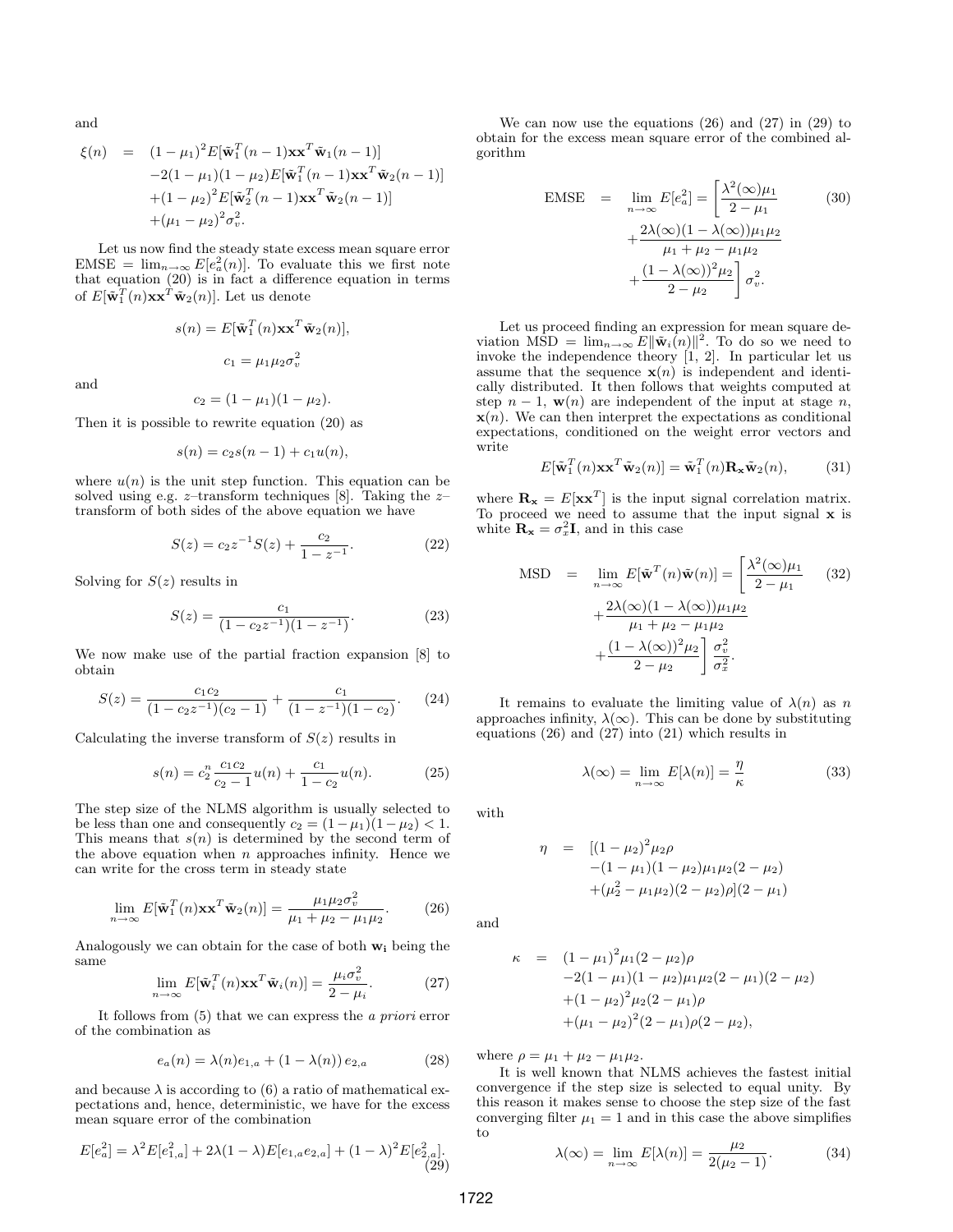

Figure 2: True impulse response used in the simulations.



Figure 3: Time–evolutions of MSE.

#### 4. SIMULATION RESULTS

A simulation study was carried out with the aim of verifying the approximations made in the previous Section.

We have combined two 64 tap long adaptive filters with  $\mu_1 = 1$  and  $\mu_2 = 0.025$ . We have assumed that signals are ergodic and, hence, in order to obtain a practical algorithm, the expectation operators in (6) have been replaced by exponential averaging of the type

$$
P_u(n) = (1 - \gamma)P_u(n - 1) + \gamma u^2(n), \tag{35}
$$

where  $u(n)$  is the signal to be averaged,  $P_u(n)$  is the averaged quantity and  $\gamma = 0.01$ .

We have selected the sample echo path model number one, shown in Figure 2 from [9], to be the unknown system to identify.

White noise with variance  $\sigma_x^2 = 1$  was used as the input signal and another white noise, with variance  $\sigma_v^2 = 6 \cdot 10^{-6}$ , statistically independent of  $x$  as the measurement noise. The curves are averaged over 100 trials.

Figure 3 shows with solid line the evolution of excess mean–squared error  $E[e_a^2]$  in time. One can observe that the adaptive algorithm converges fast in the beginning and undergoes a second convergence around sample 15000. The second convergence occurs when the filter with small step size becomes more accurate than the one with large step size. The theoretical steady state EMSE, computed from (30) is shown with dashed line. One can see that the experimental line approaches the theoretical steady state result.

Figure 4 depicts the corresponding time evolution of the mean square deviation MSD =  $E[\|\tilde{\mathbf{w}}(n)\|^2]$ . Again, as with the MSE curve we see a fast initial convergence followed



Figure 4: Time–evolutions of MSD.



Figure 5: Time–evolutions of the combination parameter  $\lambda$ .

by a second convergence around sample–time 15000. The simulation result is shown with solid line and the theoretical steady state MSD, computed form (32) with dashed line.

Figure 5 shows the evolution of the combination parameter  $\lambda$ . It can be seen that at the beginning, when the fast converging filter is better than the slower one,  $\lambda$  is close to one. When the filter with small step size becomes better than the fast one,  $\lambda$  decreases and eventually becomes a small negative number. This is because we have two dependent estimators of the same unknown system and we select parameter  $\lambda$  by minimizing the mean square error of the combination.

Dependence of the excess mean square error from the step size of the more accurate filter is depicted in Figure 6. Statistically independent white Gaussian noises were used as the input signal and the measurement noise. The input signal power was  $\sigma_x^2 = 1$  the noise power  $\sigma_v^2 = 10^{-4}$  and the step size,  $\mu_2$ , was varied from 0.02 to 0.38. The circles are the simulation results after 32000 iterations and the solid line is the EMSE computed from (30). The simulation results are averaged over 100 trials. One can see that there is a reasonable fit between the theory and simulations.

Figure 7 depicts the dependence of the steady state mean square deviation,  $\lim_{n\to\infty} E\|\tilde{\mathbf{w}}_i(n)\|^2$ , of the algorithm as a function of  $\mu_2$ . All the conditions are the same as in the previous Figure. The circles are the simulation results after 32000 iterations and the solid line is the theoretical MSD computed from (32). Again, one can observe that the theory matches the simulation results well.

Finally we compare the different possibilities of computing the parameter  $\lambda$  in the Figure 8. The curves here are averaged over 500 independent trials. Here  $\mu_1 = 1$  and  $\mu_2 = 0.1$